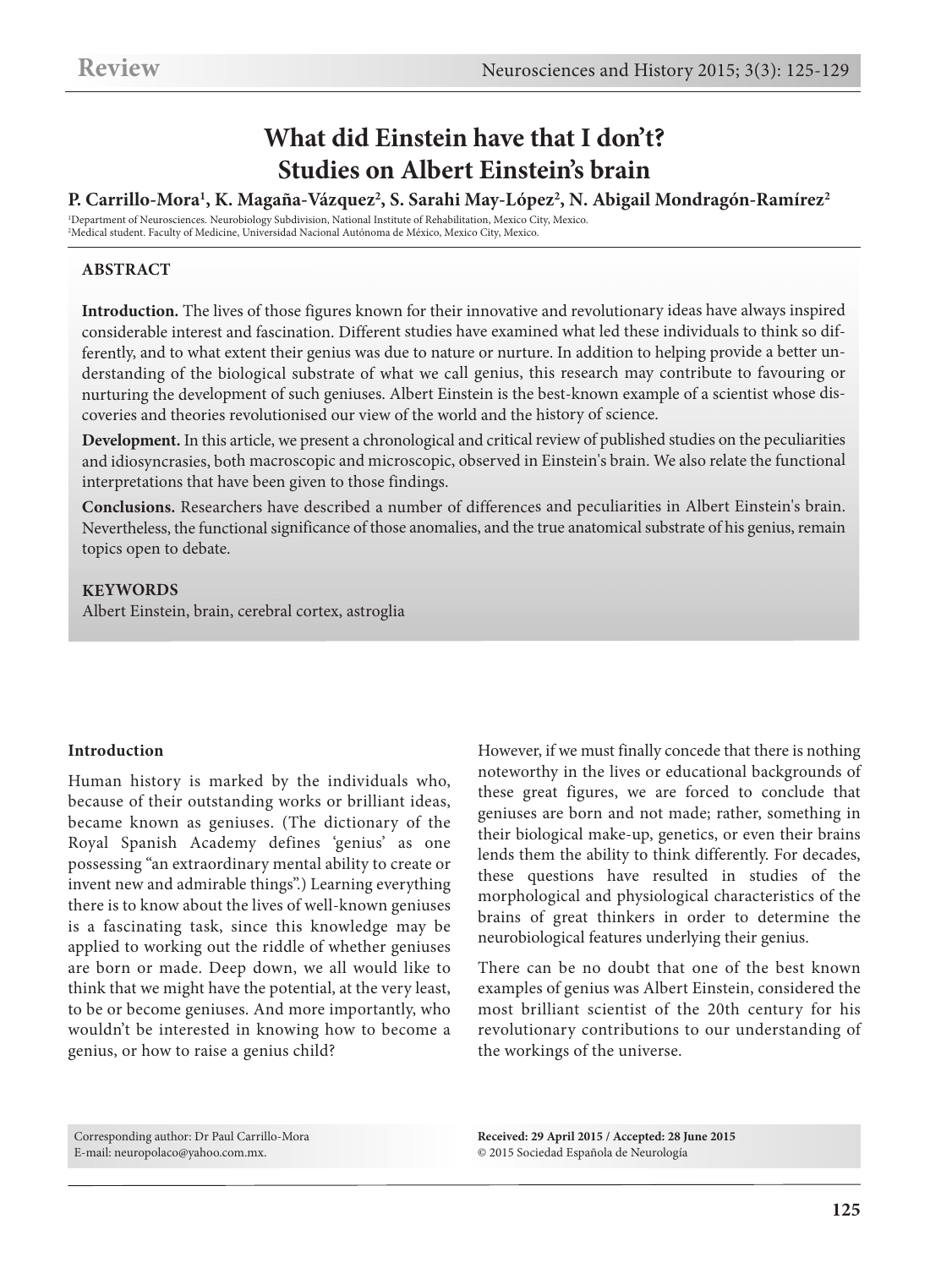## **Development**

## Brief biographical sketch

Albert Einstein was born in the city of Ulm in Württemberg, Germany, on 14 March 1879. Six weeks later, his family moved to Munich, where young Albert would begin his studies at Luitpold Gymnasium. His early childhood was apparently normal, although many sources mention that his speech development was delayed; he did not speak until the age of 3. He also learned to play the violin as a child, and would remain an avid violinist for the rest of his life. The family later moved to Italy, and Albert continued his schooling in Aarau (Switzerland). In 1896, he enrolled in the Swiss Federal Institute of Technology in Zurich, where he studied to be a professor of mathematics and physics. In 1901, for lack of a teaching position, he accepted a job as a technical assistant at Switzerland's federal patent office.

In his free time during his years at the patent office, he completed the larger part of his voluminous works. It was in 1905 that he wrote several pivotal papers that were published in the prestigious journal *Annalen der Physik*, and their impact was such that 1905 became known as his *annus mirabilis* or miraculous year. The first manuscript explained Brownian motion, the second examined the photoelectric effect, and the other two presented special relativity and mass-energy equivalence. The University of Zurich awarded him a doctorate in 1906 for the first paper, and his work on the photoelectric effect would be honoured with the Nobel Prize in Physics for 1921. He was appointed associate professor in Zurich in 1909, and then offered a professorship in theoretical physics in Prague in 1911, although he returned to Zurich the following year to take a similar position. In 1914, he became the director of the Kaiser Wilhelm Institute for Physics, as well as a professor at the University of Berlin. He became a German citizen in 1914 and remained in Berlin until 1933, when he renounced that citizenship for political reasons. He left for the United States and was soon working as a professor of theoretical physics in Princeton. He became a citizen of the United States in 1940 and retired from his professorship in 1945. 1

# Extraction and preservation of Einstein's brain

On 17 April 1955, Albert Einstein experienced severe internal haemorrhaging caused by the rupture of an

abdominal aortic aneurysm that had previously been surgically reinforced. Einstein is reported to have refused an additional surgical procedure, and he died the next morning at the hospital in Princeton. He was 76 years old. Thomas Stoltz Harvey, the pathologist at that hospital, removed Einstein's brain during the autopsy (some say without the family's permission, while others state that his son, Hans Albert, had authorised the procedure). Harvey extracted the brain within 7 hours of Einstein's death, preserved it, and performed the initial study. Harvey first weighed the fresh brain and then immediately fixed it by perfusing 10% formalin through the carotid arteries. The brain was later suspended in 10% formalin. After fixation, Harvey measured its dimensions and took carefully calibrated photos of all possible views of the brain, including after the hemispheres had been dried. Hemispheres were then sectioned into approximately 240 blocks measuring  $10 \text{ cm}^3$ , and their exact localisations were also recorded photographically. These blocks were preserved in celloidin and later sliced and processed histologically. 2

## Studies performed on Einstein's brain

It is intriguing to note that although Albert Einstein died in 1955, 30 years would pass before the first study of his brain would be published in the scientific literature. The first morphological study of Einstein's brain was carried out in 1985. This project studied only four histological slices from Brodmann areas 9 (prefrontal cortex) and 39 (posterior parietal cortex) bilaterally. These areas were selected because they form part of the multimodal association cortex, linked to the most complex cerebral functions. The prefrontal cortex is responsible for behaviour, attention, recent memory, abstract thinking, categorising information, and formulating and initiating actions. The parietal lobe, in turn, has been linked to the integration of visual, auditory, and somatosensory information. Neural activity was measured in this study by analysing the ratio of neurons to glial cells using slices stained with the Klüver-Barrera technique and comparing them to slices taken from 11 control subjects. 3

Of the four analysed areas, only area 39 on the left side presented a significantly lower neuron-to-glial cell ratio in Einstein's brain than in the control subjects. The explanation proposed for this finding was that this area of Albert Einstein's brain must have been exceptionally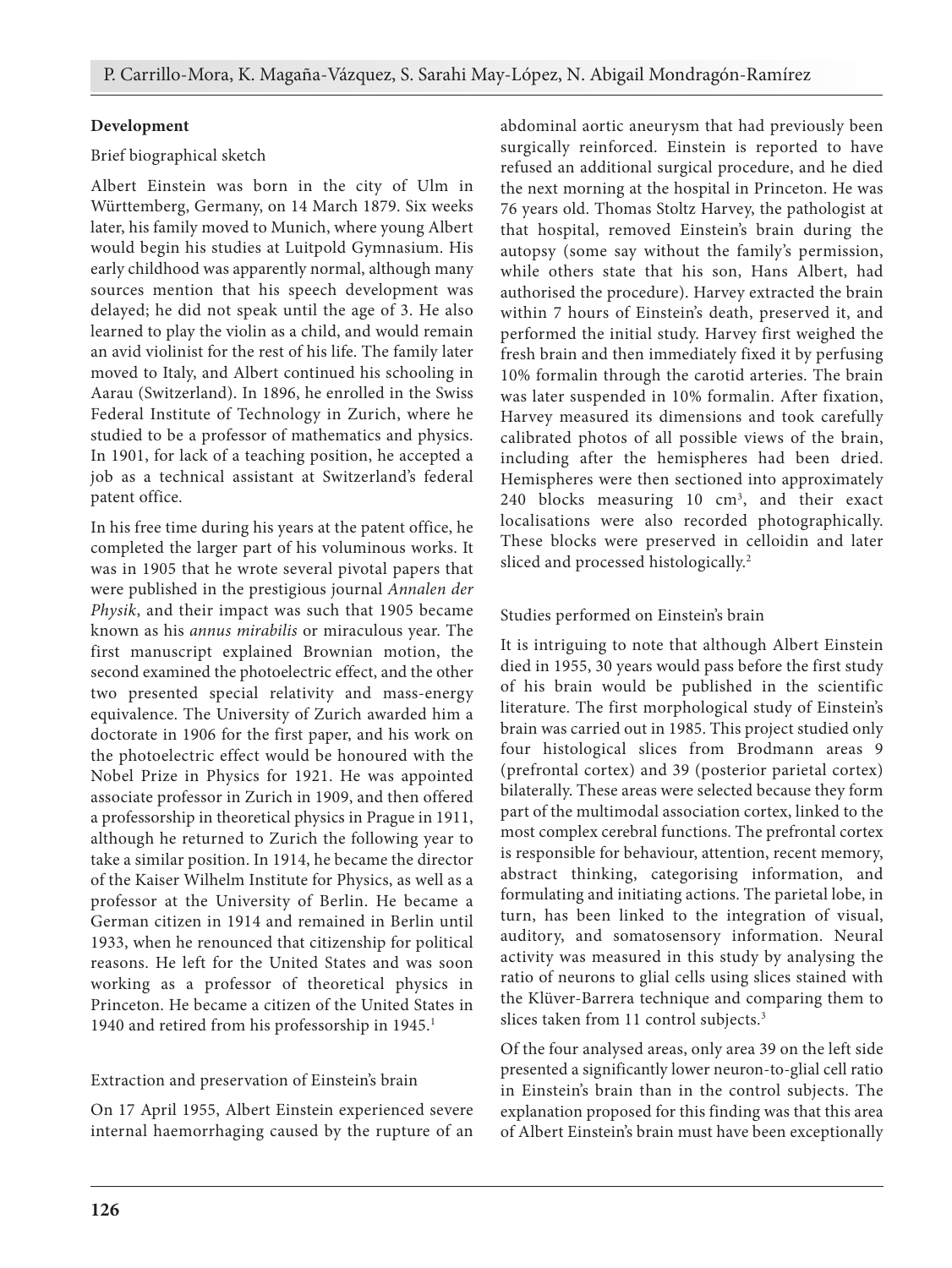active, and that maintaining this intense metabolic activity would have required a greater number of glial cells. 3

This initial morphological study was criticised for many reasons: the mean age of the control subjects (64 years) differed considerably from Einstein's age at death (76 years), recruited controls displayed a very different socioeconomic level, and furthermore, researchers performing the quantitative analysis were not blinded to the data. 4

A later study, published in 1996, measured the thickness of the cerebral cortex, as well as the number and size of neurons in the prefrontal cortex. Neurons in the cerebral cortex were similar in size and number to those observed in individuals of the same age. Nevertheless, since Einstein's cerebral cortex was much thinner than those of controls (2137  $\mu$ m vs 2659  $\mu$ m), his neuronal density was greater, that is, more neurons were counted per unit of area (46 995 vs 34 962 neurons/mm3 ). Based on these observations, researchers proposed that this relatively higher neuronal density might result in a lower interneuronal conduction time, which would thus promote Einstein's intellectual abilities. 5

The first study to examine Einstein's macroscopic cerebral anatomy by comparing photographs of his brain to those from a control group (35 men and 56 women) was published in 1999. The researchers concluded that frontal and temporal lobe measurements did not differ substantially from those of controls. Findings for cerebral dimensions and weight were also similar between Einstein and controls, and they clearly demonstrate that a large or heavy brain is not a necessary condition of having an exceptional intellect.

In general, the macroscopic anatomy of Einstein's brain was within normal limits, except for the parietal lobes. Here, the morphology of the Sylvian fissures of both hemispheres differed with respect to those of controls; they ended at an anterior location, and according to the authors, this resulted in absence of the parietal operculum. The same region of Einstein's brain was 15% larger than those of control subjects. These two traits suggest increased development of the posterior parietal regions during the early stages of brain formation. Another consequence of this rare finding was that Einstein's supramarginal gyrus was located

posterior to the Sylvian fissure instead of being divided by a sulcus as would normally be the case. This study speculates that the anatomical peculiarities of the posterior parietal lobes might be related to Einstein's prodigious intellect, and especially to his visuospatial abilities. We should point out that this particularity in the parietal lobes (the larger size of the posterior parietal region) has also been observed in the brains of other celebrated physicists and mathematicians, such as Gauss and Siljeström. 2

An additional microscopic study of Einstein's brain was published in 2006. This study made use of immunohistochemical analysis of glial fibrillary acidic protein (GFAP), a marker specific to the astrocytic cytoskeleton. In contrast with previous studies, this one produced a detailed description and quantitative measurement of the complexity of astroglial processes observed in the most superficial layer of the cerebral cortex (however, the cortical area or areas that were analysed are not specified). The study parameters included the parallelism, relative depth, and tortuosity of the astroglial processes. Einstein's brain was compared to samples from four correctly age-matched individuals with no history of psychiatric or neurological disease. Results from the analysed samples did not include any distinctive features, although the astrocytic processes from Einstein's brain were longer, with higher numbers of interlaminar terminal masses. The authors suggested that the increased length of astrocytic processes could have to do with greater membrane exposure by those astrocytes, which would favour higher numbers of receptors and channels and possibly increase the functional capacity of the glial cells. Nevertheless, the true significance of these findings remains uncertain because they have been observed in other diseases, including Alzheimer disease. 6

Another study, published by Falk in 2009, provided a new analysis of the macroscopic photographs of Einstein's brain that had been examined by Witelson et al. Falk's analysis was based on techniques taken from palaeoanthropology, and it found additional differences with respect to control subjects. These included an unusual 'knob' on the postcentral gyrus of the right hemisphere, which was interpreted as secondary to Albert Einstein's noteworthy skill as a violinist; this finding had been previously reported in experienced musicians. <sup>7</sup> In turn, the structure of the left postcentral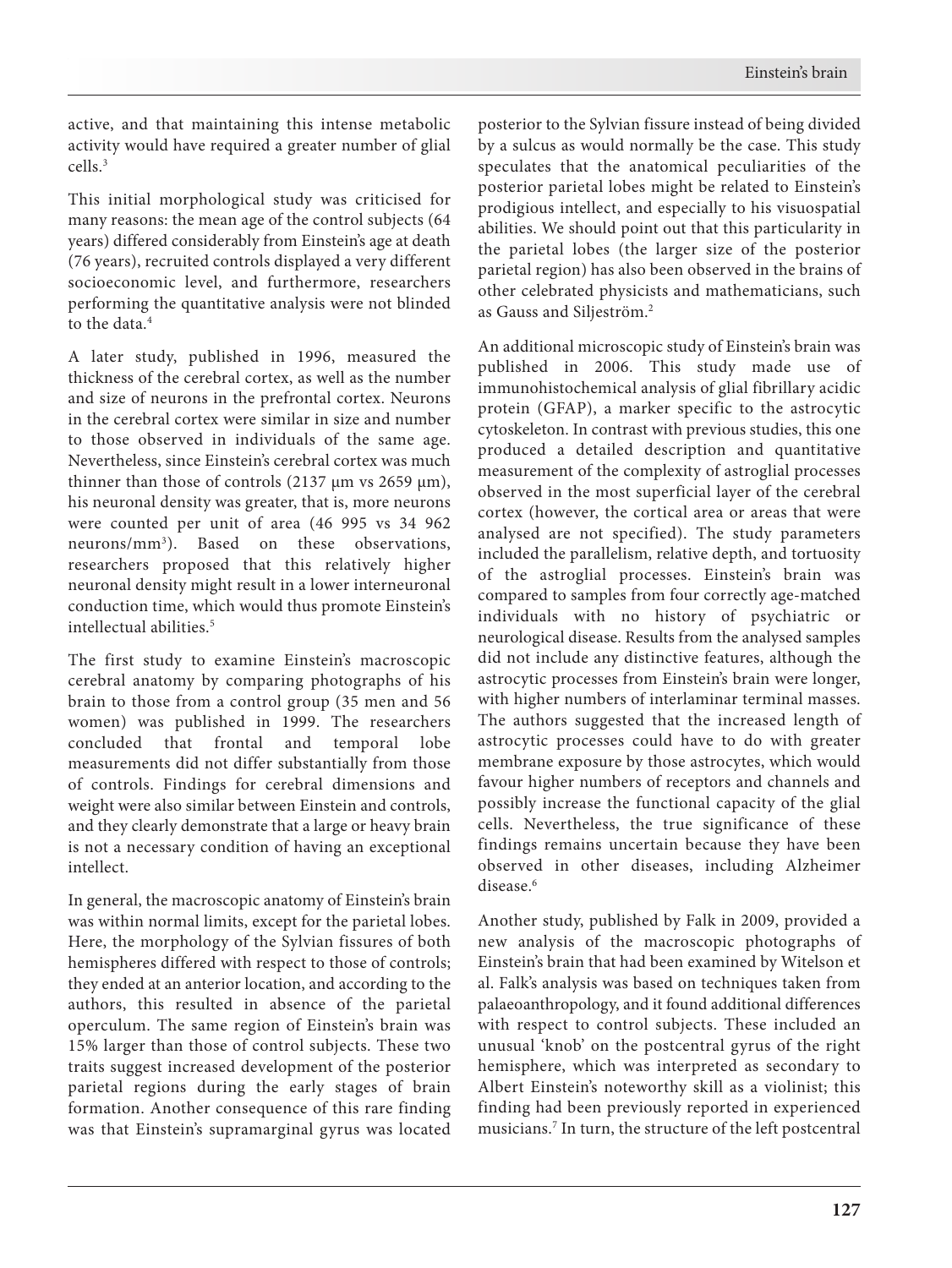gyrus showed increased depth and amplitude of the regions representing the face and tongue. The same study followed up on differences previously observed in Einstein's parietal lobe, and it supported the hypothesis that these differences could be associated with his outstanding visuospatial and mathematical abilities. Lastly, Falk observed an unusual superficial cleavage in Brodmann area 40, with fusion of the rostral part of area 40 and the postcentral gyrus in the left hemisphere. These features could be related to Einstein's childhood language difficulties. 8

The article published by Falk et al. in 2013 provides a new description of the external features of Einstein's brain, in addition to the first analysis of the sulcus pattern of the entire cerebral cortex. This analysis was based on 14 recently-discovered photographs, most of which were taken from unconventional angles. They provide the first views of medial regions of the cerebral hemispheres and insular cortex. In the course of the study, most of the sulci in Albert Einstein's brain were identified and the sulcal patterns in different regions were compared with those of 85 human controls that had been described in the literature. The new images of the frontal lobe confirm the presence of a large bulge on the right side in the area corresponding to the motor cortex for the left hand, plus an unusually large left motor cortex for the areas representing the face. Both hemispheres of the cerebral cortex showed numerous gyri to either side of the medial frontal sulcus, which implies that the volume of the prefrontal association areas of Einstein's brain were at the high end of the range shown by the control brains. In contrast with previous reports, these authors' description of the parietal lobes states that the left parietal operculum is indeed present. The temporal lobes showed no significant differences, whereas the occipital lobes were fuller along the rostral-dorsal boundary, with highly developed convolutions on the medial surface of the visual cortex in both hemispheres. Overall, the authors concluded that Einstein's brain is not spherical and certainly not symmetrical. They support the hypothesis that these particularities of the German-born physicist's cerebral cortex were probably related to his exceptional visuospatial and mathematical abilities. 9

Using the recently-discovered photographs of Albert Einstein's brain, Men et al. recently completed a morphometric analysis of the corpus callosum intended as an indirect measurement of interhemispheric

connectivity. The study drew from the two photos showing the medial surface of the encephalon. These researchers made comparisons by performing similar morphometric studies using magnetic resonance images in two control groups; the first included 15 subjects aged 70 to 80 years, and the second included 52 right-handed men aged 24 to 30. They used a mathematical method to calculate the thickness of Einstein's corpus callosum all along that structure and compared the result to the thickness measured in both control groups, the younger and the older subjects. The researchers found that Einstein's corpus callosum was considerably thicker at almost every location than was the case for the age-matched controls. It was also significantly thicker at the rostrum, genu, isthmus, and especially the splenium compared to measurements from young control subjects. These findings were obviously interpreted as indicating that Albert Einstein's brain possessed an exceptional ability to communicate between its two hemispheres, which once again might be associated with his prodigious intellectual abilities. 10

No further studies of Albert Einstein's brain have been published to date, but we should point out that of the 240 blocks of preserved tissue, only 180 can be located (at the University Medical Center of Princeton). There are also 567 histological slides which are kept by the National Museum of Health and Medicine in Washington D.C. The whereabouts of the remaining material are a mystery, but it may form part of the private collections of certain prominent doctors and researchers. Such was the fate of Einstein's eyes, which were removed during the autopsy by his ophthalmologist, who then kept them.<sup>9</sup>

# **Conclusions**

Understanding the cause or substrate underlying genius never fails to fascinate us, because every one of us would like to know how genius comes to be. There are obvious advantages to discovering a true 'formula' for creating geniuses, since every time such a person appears on the scene, scientific, technological, or artistic breakthroughs are soon to follow. The benefits for humanity would be significant. Nevertheless, we still have no clear answers with regard to the making of genius. Neither can we say whether geniuses are produced by nature or nurture, and, worst of all, we